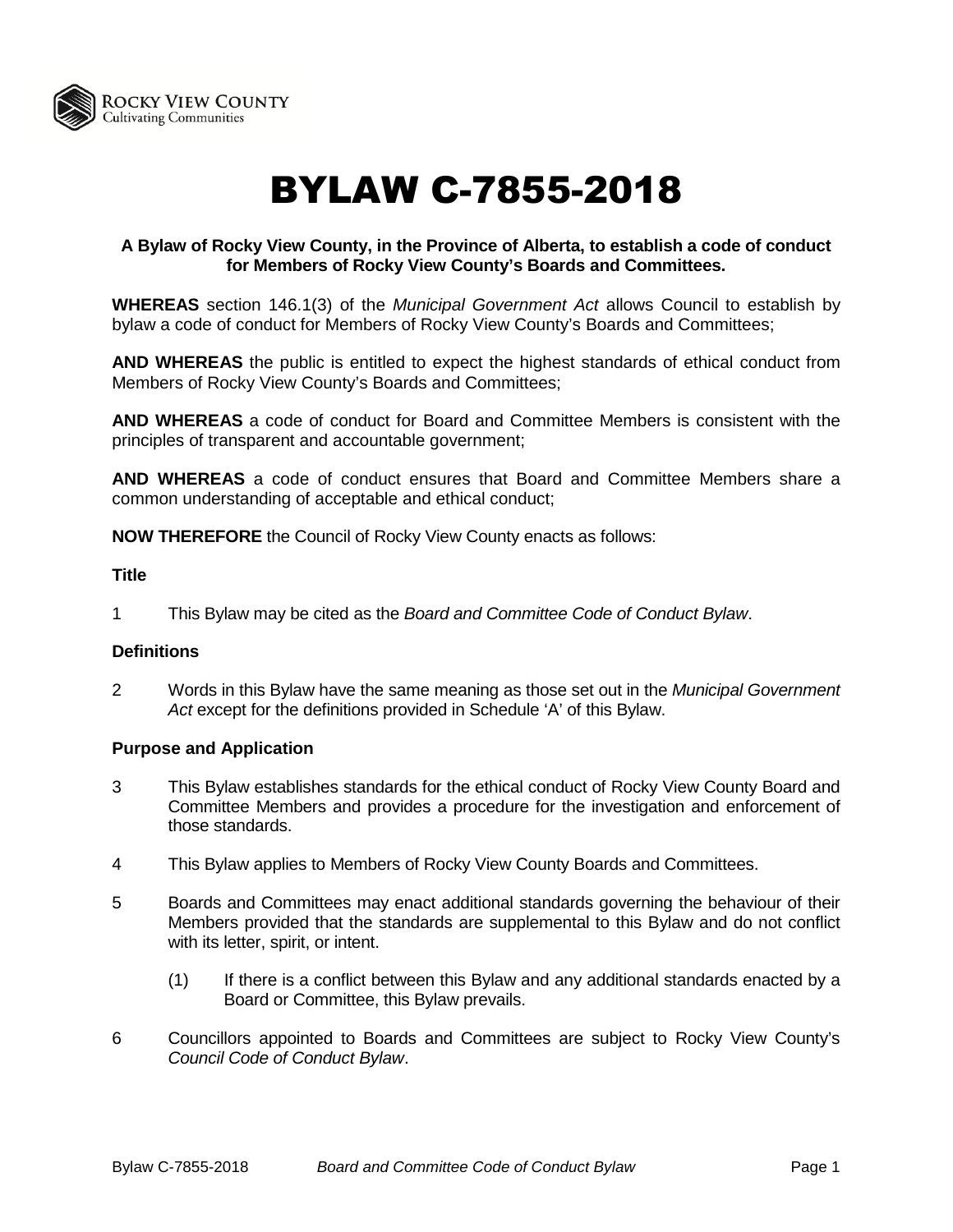# **Representing Rocky View County**

- 7 Members must:
	- (1) act honestly and serve in good faith the welfare and interests of Rocky View County as a whole;
	- (2) perform their functions and duties in a conscientious manner and with integrity, accountability, and transparency; and
	- (3) conduct themselves in a professional manner and make every effort to participate diligently in meetings.

## **Communicating on Behalf of Rocky View County**

- 8 Members must not claim to speak on behalf of Rocky View County, unless authorized to do so.
- 9 Communications of a political nature are to be directed through the Reeve. Communications of an administrative or operational nature are to be directed through the Chief Administrative Officer.
- 10 Members must not make statements that they know to be false or make statements with the intent to mislead the public or their fellow Members.

## **Use of Social Media**

- 11 Members are encouraged to keep their personal social media use separate from their professional use.
- 12 When responding to comments on social media, Members should consider whether a comment is a service request, a compliment, or a complaint and should address the comment as follows:
	- (1) for service requests, Members should direct the person to the appropriate Administrative department to address the matter;
	- (2) for compliments, Members should thank the person and forward the compliment to the appropriate individuals (for example, Council or an Administrative department); and
	- (3) for complaints, Members should thank the person for taking the time to write and state that the complaint will be taken under advisement. Engaging in debates on social media is discouraged.

## **Respecting the Decision-Making Process**

13 Decision-making authority lies with a Board or Committee as a whole and not with individual Members or group of Members. Boards or Committees may only act by a resolution passed at an open meeting with a quorum present.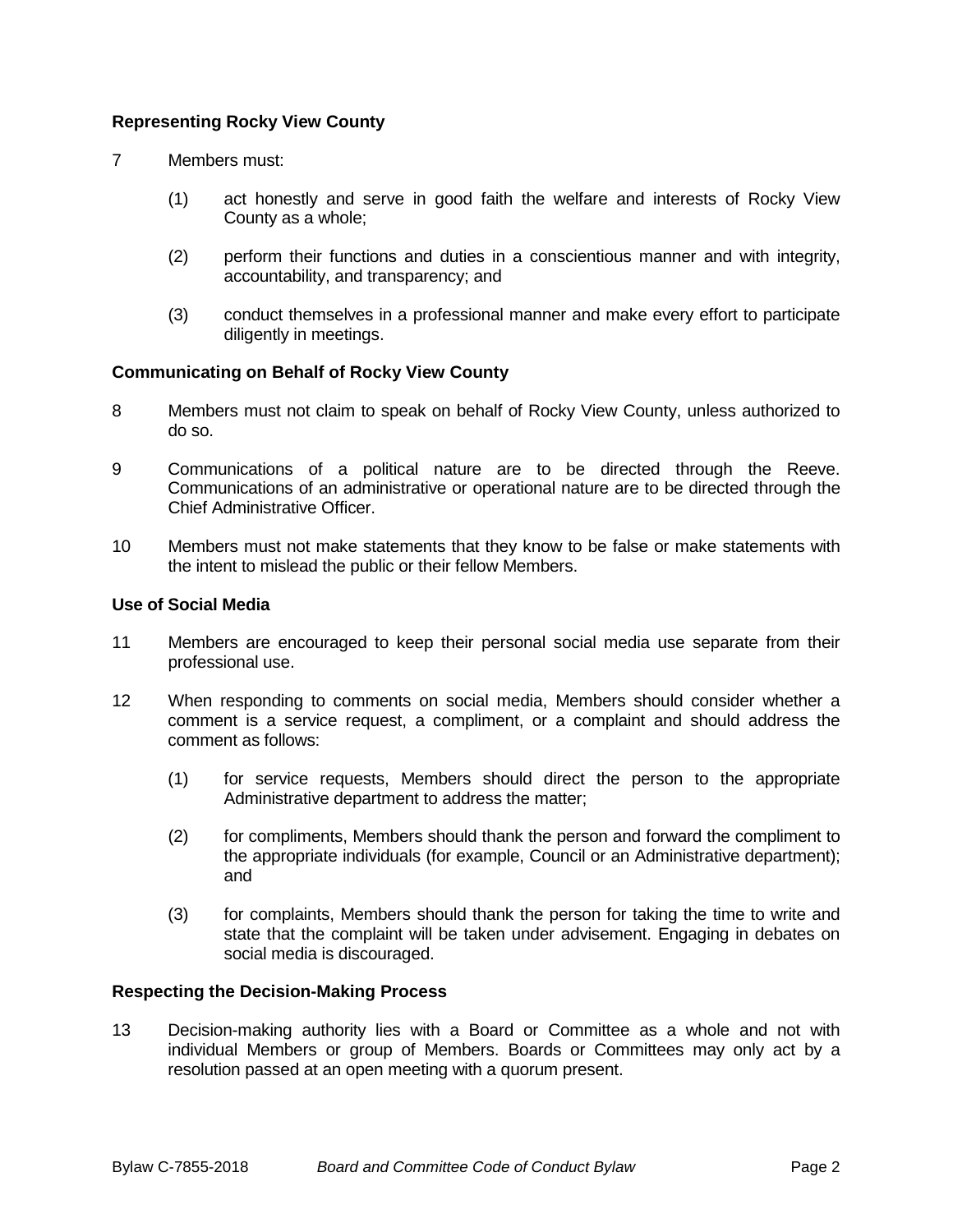- 14 Members must accurately communicate the decisions of a Board or Committee, even if they disagree with a decision, to ensure that the decision-making process is respected.
- 15 Members must not, unless authorized to do so, attempt to bind Rocky View County or give direction to its employees, agents, contractors, consultants, other service providers, or prospective vendors.
- 16 Members must conduct their duties and official business in an open and transparent manner, except for those matters which are authorized by legislation to be dealt with in a confidential manner or in a closed session.

## **Adherence to Policies, Procedures, and Bylaws**

- 17 Members must uphold the laws of the Parliament of Canada and Legislature of Alberta, as well as the bylaws, policies, and procedures of Rocky View County.
- 18 Members must respect the bylaws, policies, and procedures of Rocky View County and will encourage public respect for Rocky View County as an institution.
- 19 Members must not encourage disobedience of any law of the Parliament of Canada or Legislature of Alberta, nor any bylaw, policy, or procedure of Rocky View County.

#### **Respectful Interactions with the Public, Employees, and Other Members**

- 20 Members must act in a manner that demonstrates fairness, respect for individual differences and opinions, and an intention to work together for the common good and to further the public interest.
- 21 Members must treat Rocky View County employees, the public, and their fellow Members with courtesy, dignity, and respect and without abuse, bullying, or intimidation.
- 22 Members must not speak or make expressions in a manner that is indecent, abusive, or insulting towards other Members, Rocky View County employees, or the public.
- 23 Members must not speak or make expressions in a manner that is discriminatory to any individual based on race, religious beliefs, colour, gender, physical disability, mental disability, age, ancestry, place of origin, marital status, source of income, family status, or sexual orientation.
- 24 Members must respect that Rocky View County employees are responsible for making recommendations that reflect their professional expertise and a corporate perspective and, in order to do so, must be free from undue influence from any Member or group of Members.
- 25 Members must not:
	- (1) involve themselves in matters that fall within the jurisdiction of Administration or the Chief Administrative Officer;
	- (2) use, or attempt to use, their authority or influence to threaten, coerce, command, or influence Rocky View County employees with the intent of interfering with their duties; or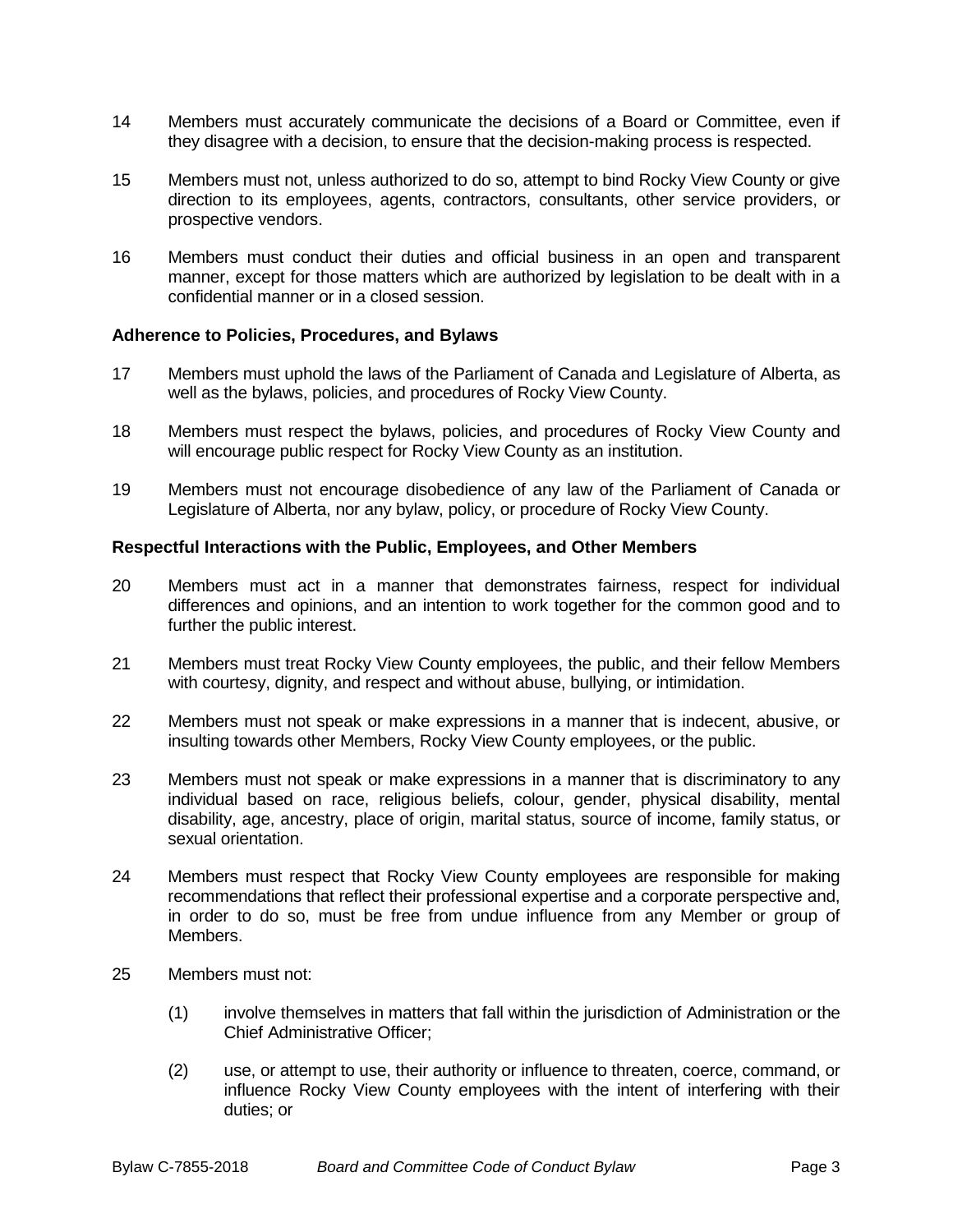(3) maliciously or falsely injure the professional or ethical reputation or the prospects of Rocky View County employees.

## **Confidential Information**

- 26 Members must keep matters discussed confidentially or in a closed session confidential until the matter is discussed in an open session or the Member is authorized to discuss the matter publicly.
- 27 Members must return to Administration all confidential information provided during a closed session at the conclusion of the closed session so that it may be destroyed.
- 28 Members may also acquire confidential information outside of a closed session. Members must not:
	- (1) disclose or release confidential information unless the disclosure is required by legislation or the Member is authorized to release the confidential information; or
	- (2) access or attempt to gain access to confidential information unless it is reasonably necessary for the Member to perform their duties and is not otherwise prohibited, and only then if the confidential information is acquired in accordance with applicable legislation, bylaws, and policies.
- 29 Members must not use confidential information for personal benefit or for the benefit of any other individual or organization.
- 30 Confidential information includes:
	- (1) information in the possession of Rocky View County that is prohibited from being disclosed pursuant to legislation, court order, or by contract;
	- (2) information that is required to remain confidential pursuant to the *Freedom of Information and Protection of Privacy Act* or any other legislation;
	- (3) any other information that pertains to the business of Rocky View County and is generally considered to be of a confidential nature, including, but not limited to, information concerning:
		- (a) the security of municipal employees or property;
		- (b) a proposed or pending acquisition or disposition of land or other property;
		- (c) a tender that has or will be issued but has not yet been awarded;
		- (d) contract negotiations;
		- (e) employment and labour relations;
		- (f) draft documents and legal instruments, including reports, policies, bylaws, and resolutions that have not yet been considered in an open session;
		- (g) law enforcement matters;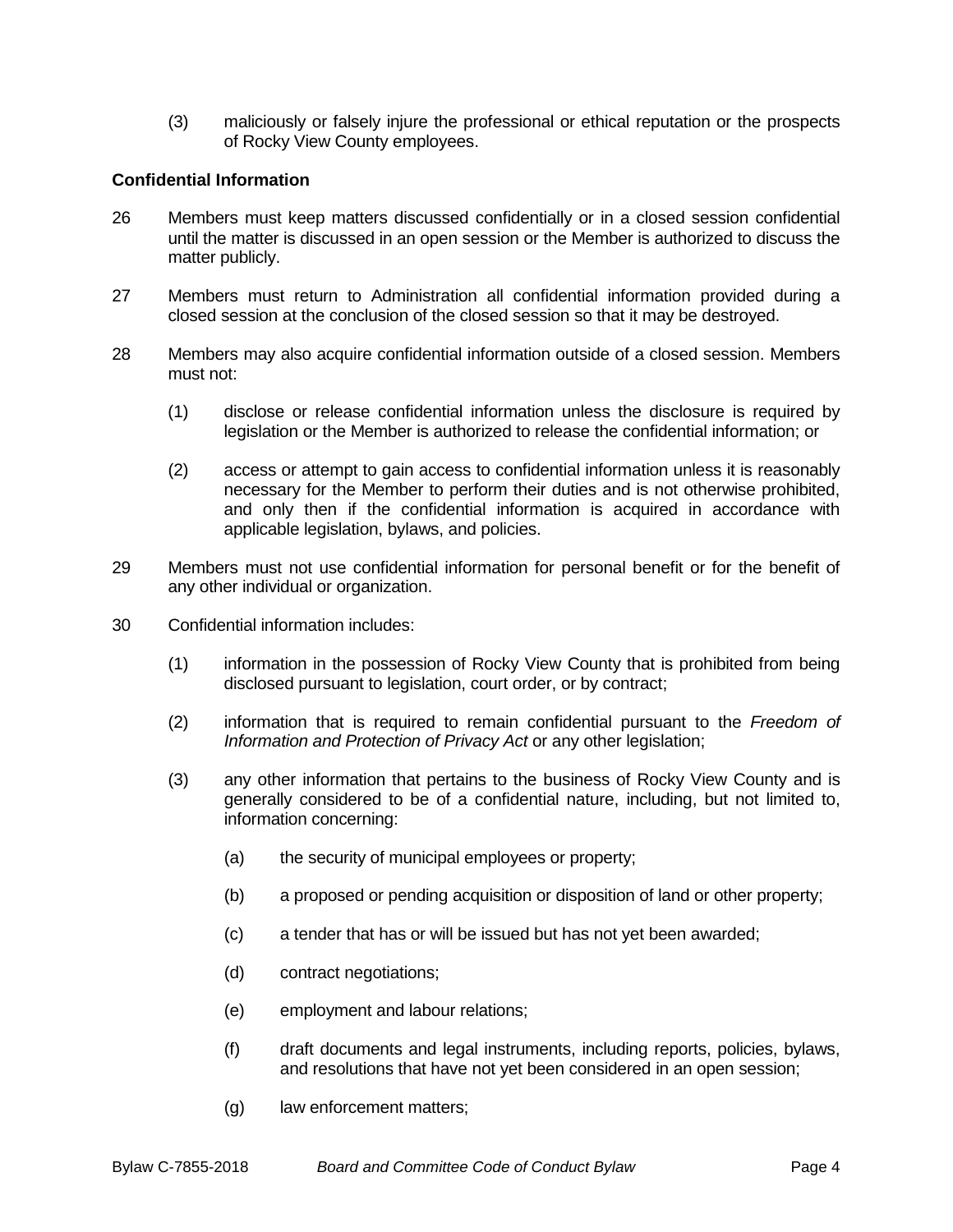- (h) litigation or potential litigation, including matters before administrative tribunals; and
- (i) advice that is subject to solicitor-client privilege.
- 31 Incidents involving Members who may have collected, used, or disclosed confidential information in contravention of the *Freedom of Information and Protection of Privacy Act* must be proactively reported to Administration so that it may be reported to the Office of the Information and Privacy Commissioner of Alberta for investigation.

## **Pecuniary Interest and Conflicts of Interest**

- 32 Members must comply with the pecuniary interest provisions established in Schedule 'B' of this Bylaw and have a corresponding duty to vote at meetings unless permitted to abstain from voting due to a pecuniary interest.
- 33 Members must not act or appear to act in order to benefit, financially or otherwise, themselves or their family, friends, associates, businesses, or otherwise.
- 34 Members must be free from undue influence and approach decision-making with an open mind that is capable of persuasion.
- 35 It is the individual responsibility of each Member to seek independent legal advice, at the Member's sole expense, with respect to any situation that may arise from a pecuniary interest or other conflict of interest.

## **Improper Use of Influence**

- 36 Members must not use the authority or influence of their position for any purpose other than to exercise their official duties.
- 37 Members must not act as a paid agent to advocate on behalf of any individual, organization, or corporate entity before a Board or Committee.
- 38 Members must refrain from using their position to obtain employment with Rocky View County for themselves, their family, or their close associates.

#### **Use of Municipal Resources**

- 39 Members must use municipal property, equipment, services, supplies, and resources only for their official duties, subject to the following limited exceptions:
	- (1) Members may use municipal property, equipment, services, supplies, and resources that are also available to the public for personal use in accordance with the same terms and conditions as the public, including payment of any applicable fees or charges.

#### **Training and Orientation**

40 Members must attend any training or orientation that is required by legislation in order to exercise their official duties.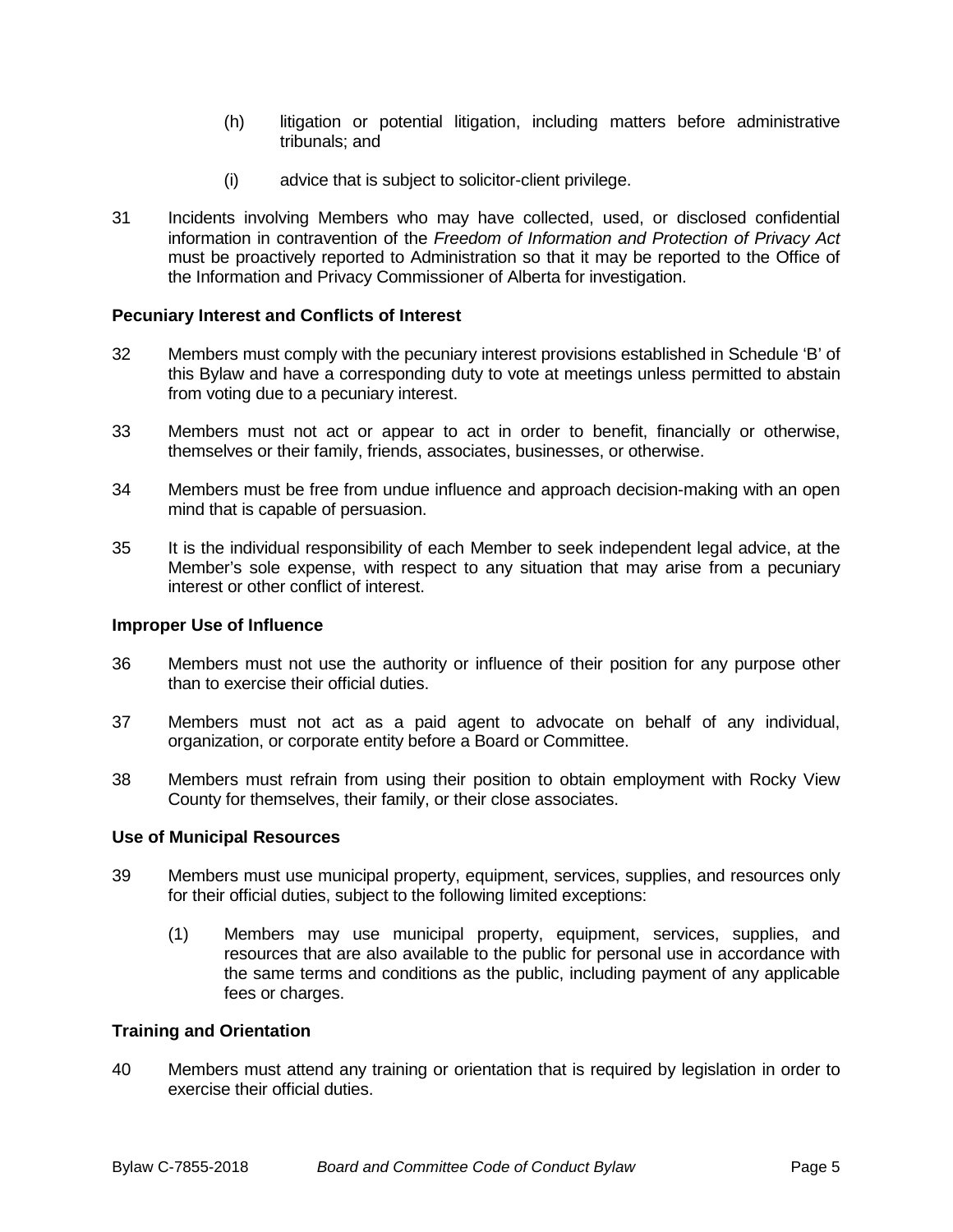41 Members may attend additional training or orientation in accordance with applicable bylaws, policies, and procedures.

## **Remuneration and Expenses**

- 42 Members are stewards of public resources and should avoid waste, abuse, and extravagance in the use of public resources.
- 43 Members must be transparent and accountable with expenditures and comply with all bylaws, policies, and procedures regarding remuneration and expense claims.

## **Gifts and Hospitality**

- 44 Members must not accept gifts, hospitality, or other benefits that would, to a reasonable member of the public, appear to be for influence, to induce influence, or to otherwise go beyond what is necessary or appropriate for their position.
- 45 Members are encouraged to recuse themselves from decision-making involving suppliers if that Member has received a benefit from that supplier.
- 46 Gifts that have a historical value or significance to Rocky View County must be left with the County when the Member ceases to hold their position.

## **Informal Complaint Process**

- 47 Any person who has identified or witnessed conduct by a Member that they reasonably believe, in good faith, contravenes this Bylaw may address the misconduct by:
	- (1) advising the Member that their conduct contravenes this Bylaw and encouraging the Member to refrain from the conduct; and
	- (2) requesting that the chair and vice-chair of the Board or Committee assist with informational discussions with the Member in an attempt to resolve the issue.
- 48 If the chair is the subject of a complaint or implicated in a complaint, the person may request the assistance of the vice chair and another Member. If the vice chair is the subject of a complaint or implicated in a complaint, the person may request the assistance of the chair and another Member.
- 49 Individuals are encouraged to pursue the informal complaint process as their first means of addressing conduct that they believe contravenes this Bylaw. However, individuals are not required to pursue an informal complaint prior to a formal complaint pursuant to this Bylaw.

## **Formal Complaint Process**

- 50 Any person who has identified or witnessed conduct by a Member that they reasonably believe, in good faith, contravenes this Bylaw may file a formal complaint in accordance with the following formal complaint process:
	- (1) All complaints must be made in writing and be dated and signed by an identifiable individual;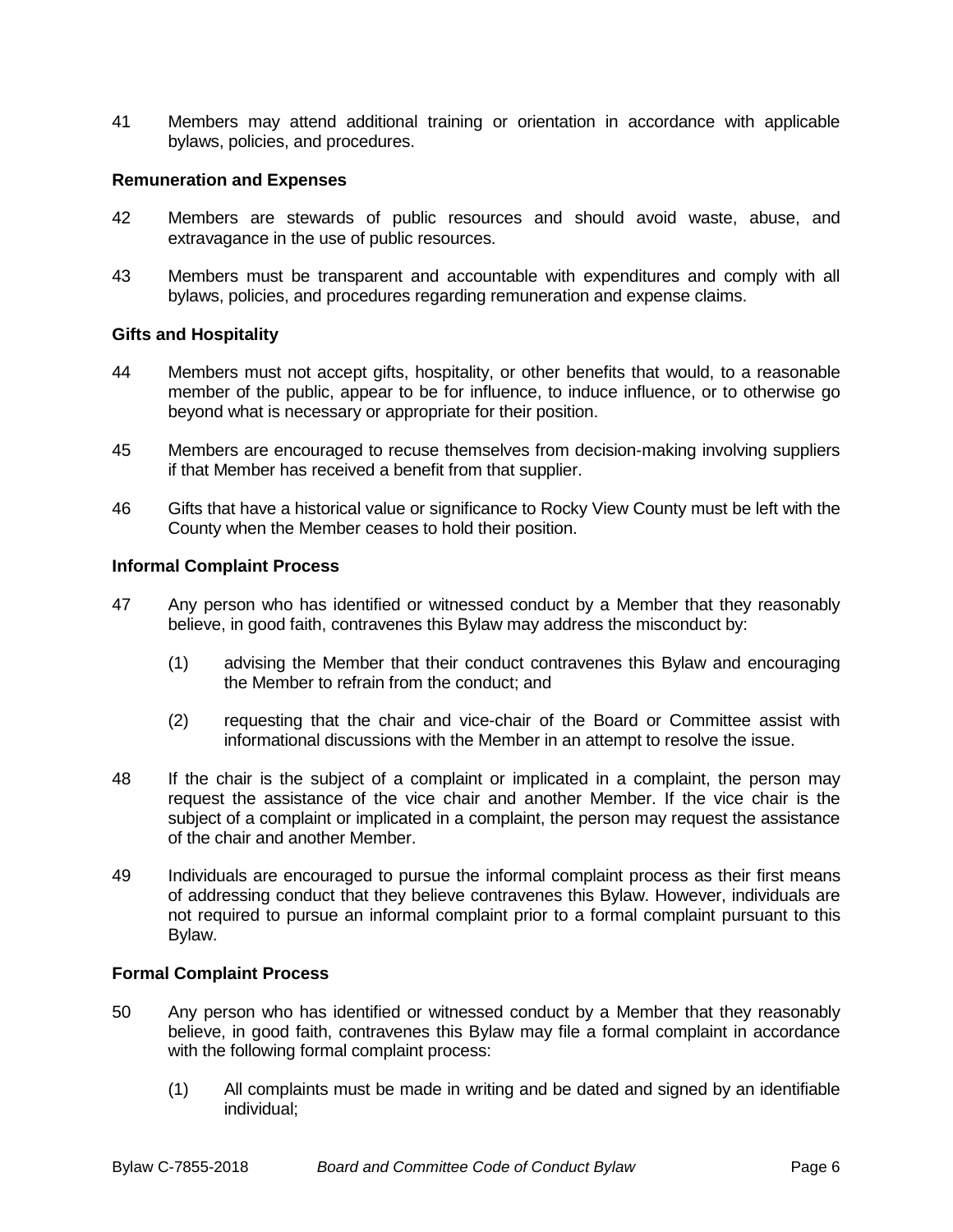- (2) All complaints must be addressed to the Investigator;
- (3) The complaint must set out reasonable and probable grounds for the allegation that the Member has contravened this Bylaw, including a detailed description of the facts giving rise to the allegation as they are known;
- (4) The Investigator may request additional information from the complainant to determine whether the Member has contravened this Bylaw;
- (5) The Investigator must provide a copy of the complaint to the Member who is subject of the complaint and to any other Members who are implicated in the complaint;
- (6) Upon receipt of a complaint under this Bylaw, the Investigator reviews the complaint and decides whether to proceed with a full investigation into the complaint. If the Investigator is of the opinion that
	- (a) a complaint is frivolous or vexatious,
	- (b) a complaint was not made in good faith,
	- (c) there are no grounds, or insufficient grounds, for conducting an investigation into a complaint, or
	- (d) the complaint is not within the authority of the Investigator to investigate or should be referred to a different body for investigation,

the Investigator may choose not to investigate the complaint. If an investigation has already commenced, the Investigator may choose to terminate the investigation or dispose of the complaint in a summary manner. The Investigator must notify the complainant, the Member who is subject of the complaint, and the Board or Committee of their decision;

- (7) If the Investigator chooses to investigate a complaint, the Investigator is authorized to take any steps that they consider necessary and appropriate to complete the investigation, which may include seeking independent legal advice or accessing Rocky View County records;
- (8) All proceedings of the Investigator are confidential and protected in accordance with the *Freedom of Information and Protection of Privacy Act*;
- (9) The Investigator must, upon conclusion of an investigation, provide the complainant, the Member who is the subject of the complaint, and the Board or Committee with the results of the investigation;
- (10) The results of an investigation remain confidential and are considered first by the Board or Committee in a closed session. After considering the results of an investigation, the Board or Committee must, by resolution passed in open session, recommend to Council whether sanctions should be imposed on the Member;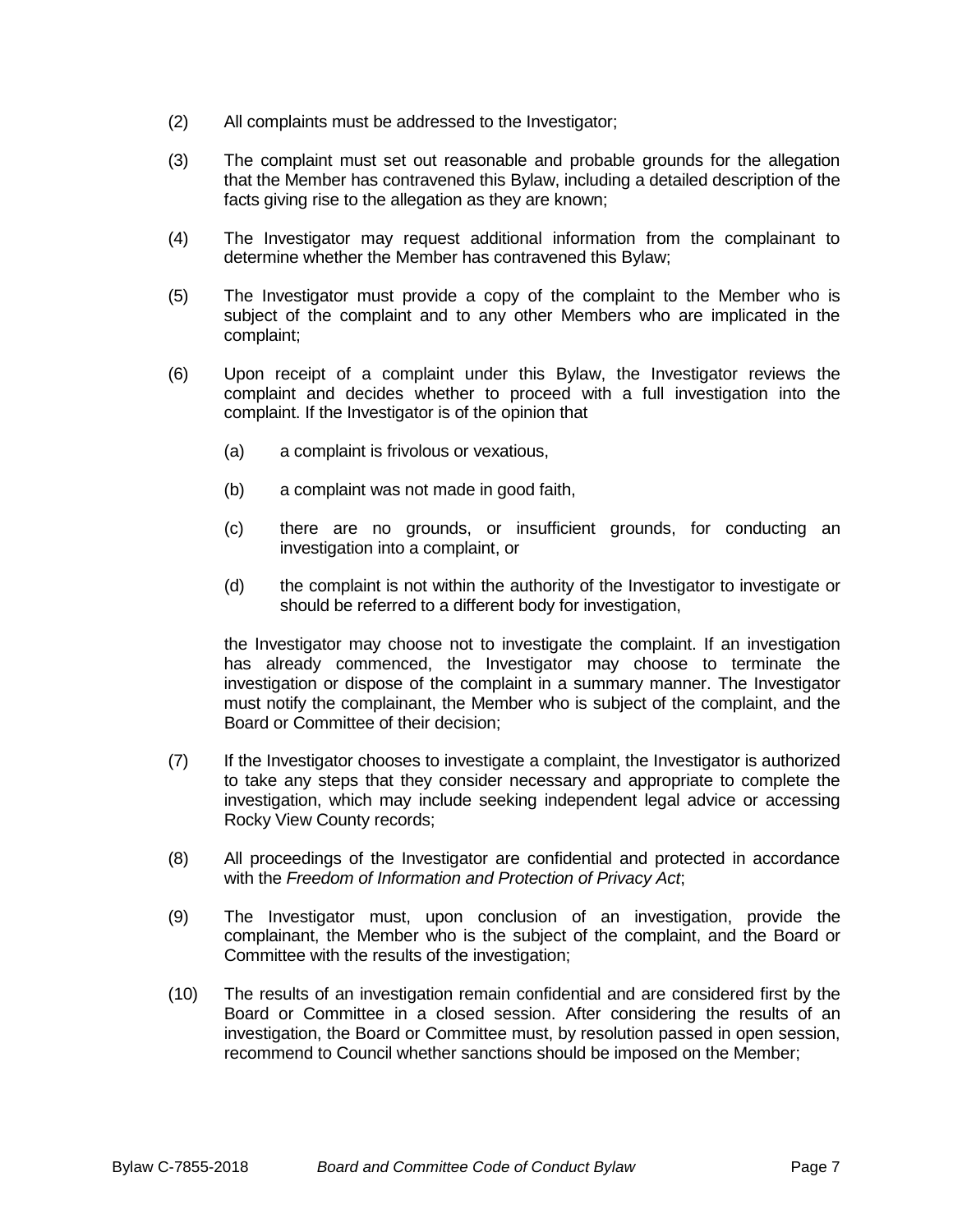- (11) Members who are the subject of an investigation are entitled to be represented by legal counsel at the Member's sole expense and must be afforded procedural fairness, including an opportunity to respond to the allegations prior to the Board or Committee deliberating and making its recommendation to Council on whether to impose sanctions;
- (12) After the Board or Committee considers the results of an investigation and makes a recommendation to Council on whether sanctions should be imposed on the Member, Council then considers the results of the investigation and the recommendation made by the Board or Committee and may, by a resolution passed in open session, impose sanctions on the Member;
- (13) If a Board or Committee recommends to Council that sanctions not be imposed on a Member, the Board or Committee may also recommend that the Member be reimbursed for any legal expenses incurred as a result of the complaint; and
- (14) The results of an investigation are made available to the public only after they are considered by Council and in accordance with the *Freedom of Information and Protection of Privacy Act*.

# **Compliance, Enforcement, and Sanctions**

- 51 Members must uphold the letter, spirit, and intent of this Bylaw.
- 52 Members must cooperate in every way possible with the compliance and enforcement of this Bylaw.
- 53 Members must not:
	- (1) undertake any act of reprisal, or threaten reprisal against, a complainant or any other person for providing information to the Investigator, Members, Councillors, or any other person; or
	- (2) obstruct the Investigator, Council, Board or Committee, or any other person carrying out the objectives or requirements of this Bylaw.
- 54 Sanctions may be imposed on a Member by Council, through a motion passed in open session, upon Council determining that a Member has contravened this Bylaw. Sanctions may include any one, or any combination, of the following:
	- (1) Issuing a letter of reprimand addressed to the Member, including publication of the letter;
	- (2) requesting that the Member issue a letter of apology for the misconduct, including publication of the request and letter of apology;
	- (3) requesting that the Member attend training that addresses the nature of the misconduct;
	- (4) requesting that the Member return or reimburse the value of property, equipment, gifts, benefits, or other items or reimburse the value of services rendered;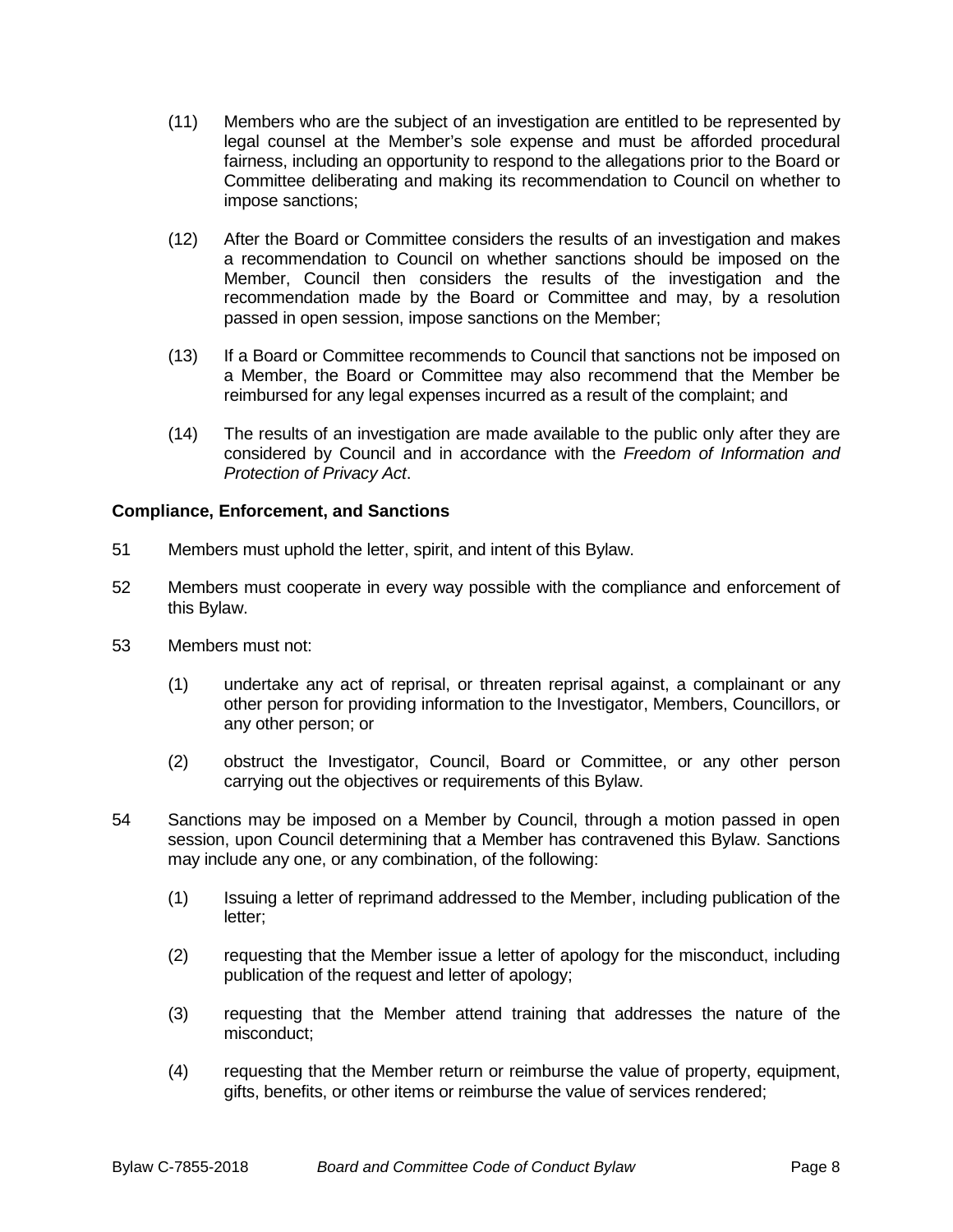- (5) restricting how confidential documents are provided to the Member (for example, no electronic copies of confidential documents);
- (6) restricting the Member's travel or representation on behalf of the Board or Committee;
- (7) reducing or suspending the Member's remuneration for attending meetings and performing their official duties;
- (8) suspending or removing the Member's position as chair or vice chair of a Board or Committee;
- (9) suspending or removing the Member's appointment to a Board or Committee; or
- (10) any other sanction deemed reasonable and appropriate given the circumstances of the complaint.

## **Investigator**

- 55 Council appoints a person or persons to act as the Investigator.
- 56 The following persons are not eligible to act as the Investigator:
	- (1) a Councillor, or a family member, friend, or close associate of a Councillor;
	- (2) a Member, or a family member, friend, or close association of a Member; or
	- (3) an employee of Rocky View County.
- 57 Records in the possession of the Investigator are considered property of Rocky View County and are subject to the *Freedom of Information and Protection of Privacy Act* and the bylaws, policies, and procedures of Rocky View County.

## **Review**

58 This Bylaw must reviewed by Council at the beginning of each new term, when relevant legislation is amended, and at any other time that Council considers appropriate to ensure that it remains current and continues to accurately reflect the standards of ethical conduct expected of Members.

## **Severability**

59 Each provision of this Bylaw is independent of all other provisions. If any provision of this Bylaw is declared invalid for any reason by a court of competent jurisdiction, all other provisions of this Bylaw will remain valid and enforceable.

## **Transitional**

- 60 The following bylaws are amended in accordance with Schedule 'C' of this Bylaw upon this Bylaw passing and coming into full force and effect:
	- (1) Bylaw C-7717-2017, being the *Appeal and Review Panel Bylaw*;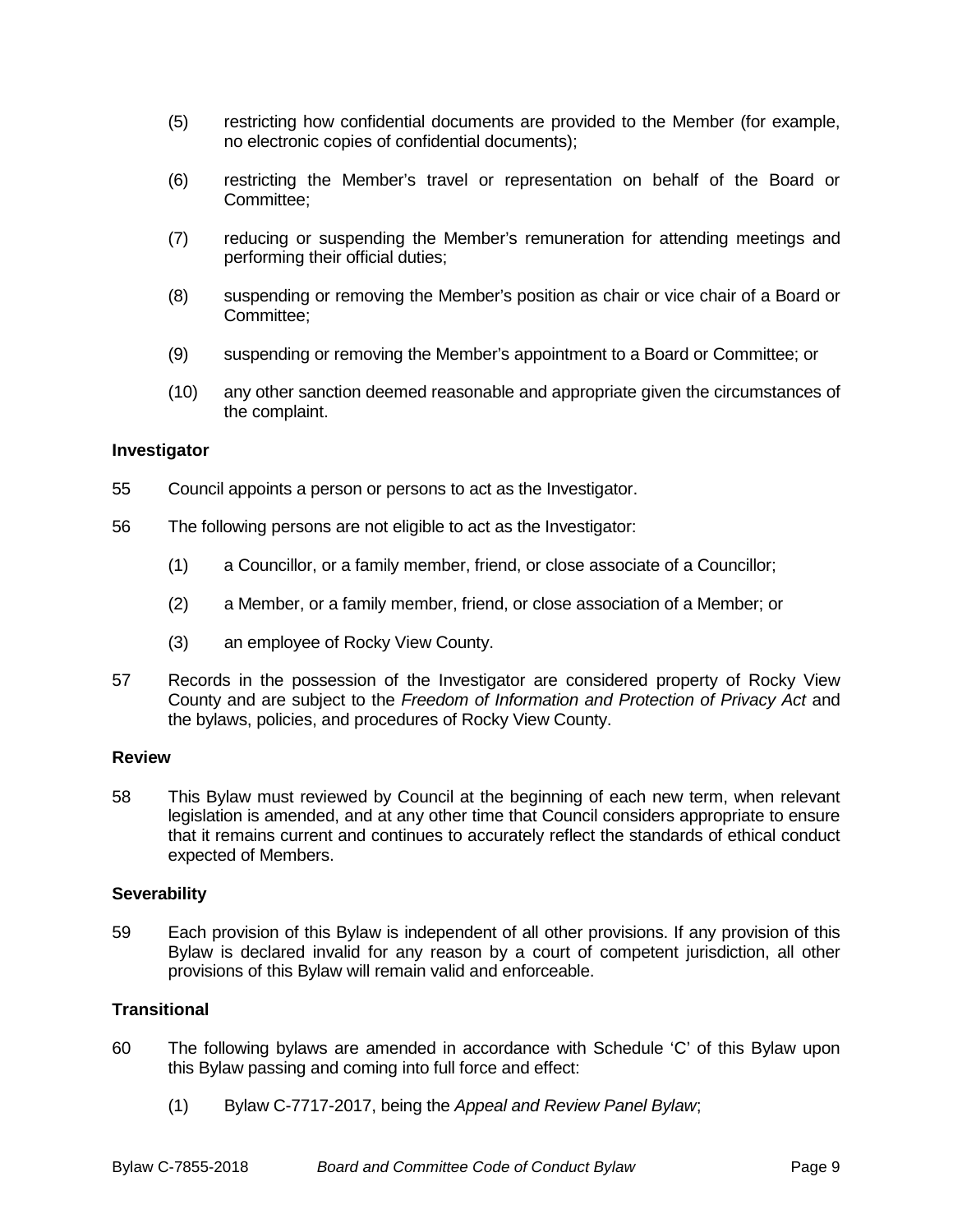- (2) Bylaw C-7778-2018, being the Assessment Review Boards Bylaw; and
- 61 Bylaw C-7855-2018, being the Board and Committee Code of Conduct Bylaw, is passed and comes into full force and effect when it receives third reading and is signed by the Reeve or Deputy Reeve and the Chief Administrative Officer or their designate pursuant to the Municipal Government Act.

| -epinar<br>$\overline{\phantom{a}}$ day of<br>READ A FIRST TIME IN COUNCIL this<br>, 2019            |
|------------------------------------------------------------------------------------------------------|
| February 2019<br>day of<br>READ A SECOND TIME IN COUNCIL this                                        |
| 16th day of February 2019<br>UNAMIMOUS PERMISSION FOR THIRD READING this $\frac{\lambda b}{\lambda}$ |
| 1646<br>day of Feloruary<br>READ A THIRD TIME IN COUNCIL this<br>2019                                |
|                                                                                                      |
| <b>Reeve</b>                                                                                         |
|                                                                                                      |
| <b>CAO</b> or Designate                                                                              |
| tebruar                                                                                              |

Date Bylaw Signed

7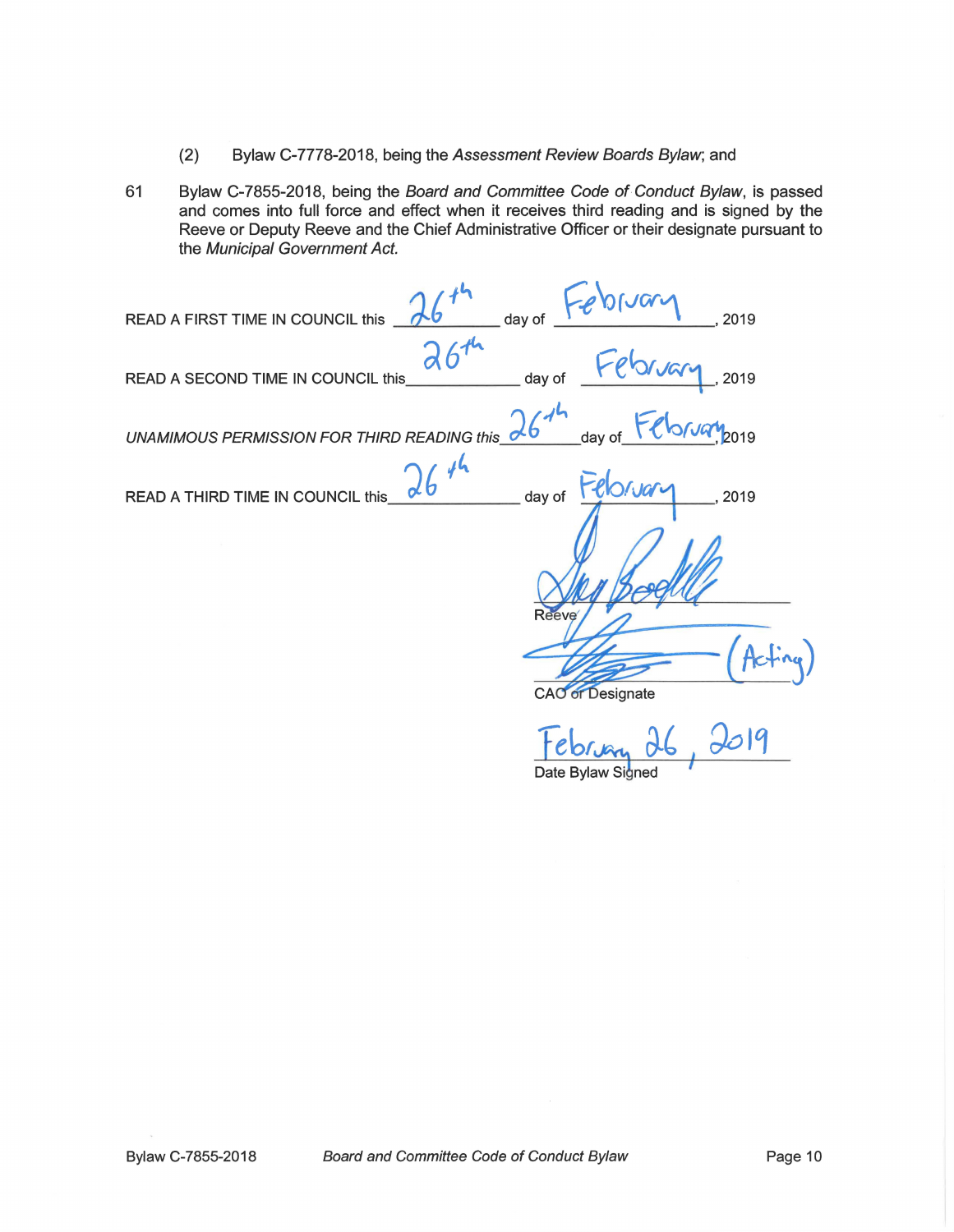# **Bylaw C-7855-2018**

## **Schedule 'A' – Definitions**

- 1 **"Administration"** means the operations and staff of Rocky View County under the direction of the Chief Administrative Officer.
- 2 **"Board"** means a board with Members appointed by Council.
- 3 **"Chief Administrative Officer"** means the Chief Administrative Officer of Rocky View County or their authorized delegate pursuant to the *Municipal Government Act*.
- 4 **"Committee"** means a committee with Members appointed by Council.
- 5 **"Council"** means the duly elected Council of Rocky View County.
- 6 **"***Council Code of Conduct Bylaw"* means Rocky View County Bylaw C-7768-2018, being the *Council Code of Conduct Bylaw*, as amended or replaced from time to time.
- 7 **"Councillor"** means a duly elected Member of Council.
- 8 *"Freedom of Information and Protection of Privacy Act"* means the *Freedom of Information and Protection of Privacy Act*, RSA 2000, c. F-25, as amended or replaced from time to time.
- 9 **"Investigator"** means the person or persons appointed as an Investigator pursuant to this Bylaw.
- 10 **"Member"** means either:
	- (1) a person appointed as a Member at Large to a Board or Committee by Council; or
	- (2) a person appointed or designated by another organization to attend the meetings of a Board or Committee in either a voting or non-voting capacity.
- 11 **"Member at Large"** means a person appointed to a Board or Committee who is a member of the public and not a Councillor.
- 12 **"***Municipal Government Act***"** means the *Municipal Government Act*, RSA 2000, c M-26, as amended or replaced from time to time.
- 13 **"Reeve"** means the Chief Elected Official of Rocky View County pursuant to the *Municipal Government Act*.
- 14 **"Rocky View County"** means Rocky View County as a municipal corporation and the geographical area within its jurisdictional boundaries, as the context requires.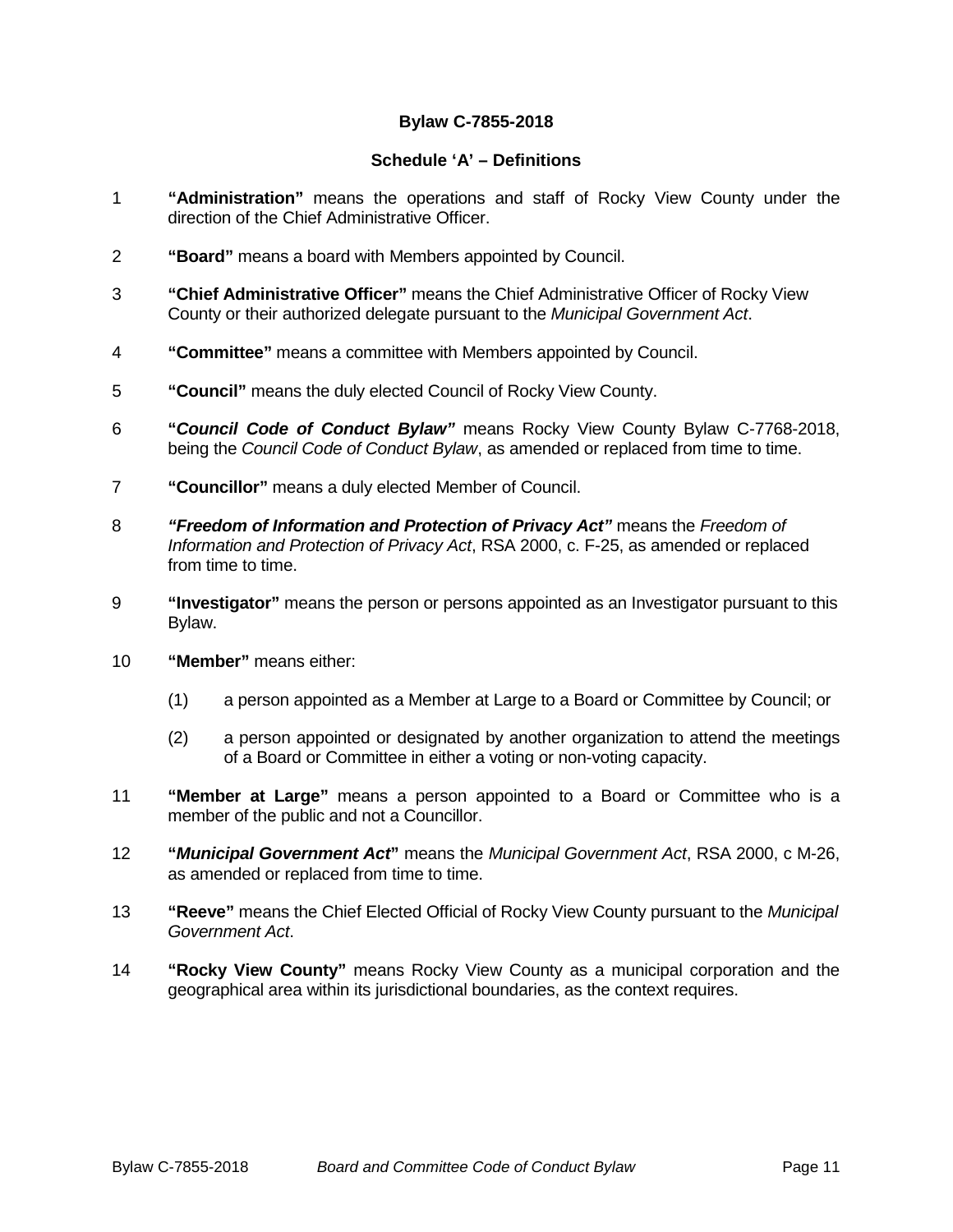## **Bylaw C-7855-2018**

## **Schedule 'B' – Pecuniary Interest Provisions**

- 1 In this Schedule:
	- (1) "**Corporation**", "**Director**", "**Distributing Corporation**", "**Officer**", "**Shareholder**", "**Voting Rights**", and "**Voting Shares**" have the same meanings given to them in the *Business Corporations Act*, RSA 2000, c B-9, as amended or replaced from time to time;
	- (2) "**Member's Family**" means a Member's spouse or adult interdependent partner, the Member's children, the parents of the Member, and the parents of the Member's spouse or adult interdependent partner; and
	- (3) "**Spouse**" means the spouse of a married person but does not include a spouse who is living separate and apart from the person if the person and spouse have separated pursuant to a written separation agreement or if their support obligations and family property have been dealt with by a court order.
- 2 A Member has a pecuniary interest in a matter if:
	- (1) The matter could monetarily affect the Member or an employer of the Member; or
	- (2) The Member knows or should know that the matter could monetarily affect the Member's Family.
- 3 A Member is monetarily affected by a matter if the matter monetarily affects:
	- (1) The Member directly;
	- (2) A corporation, other than a distributing corporation, in which the Member is a shareholder, director, or officer;
	- (3) A distributing corporation in which the Member beneficially owns voting shares carrying at least 10% of the corporation or of which the Member is a director or officer; or
	- (4) A partnership or firm of which the person is a Member.
- 4 A Member does not have a pecuniary interest by reason only of any interest:
	- (1) that the Member, an employer of the Member, or a member of the Member's Family may have as an elector, taxpayer, or utility customer of the municipality;
	- (2) of the Member, an employer of the Member, or a member of the Member's Family that is held in common with the majority of electors of the municipality or, if the matter affects only part of the municipality, with the majority of electors in that part; or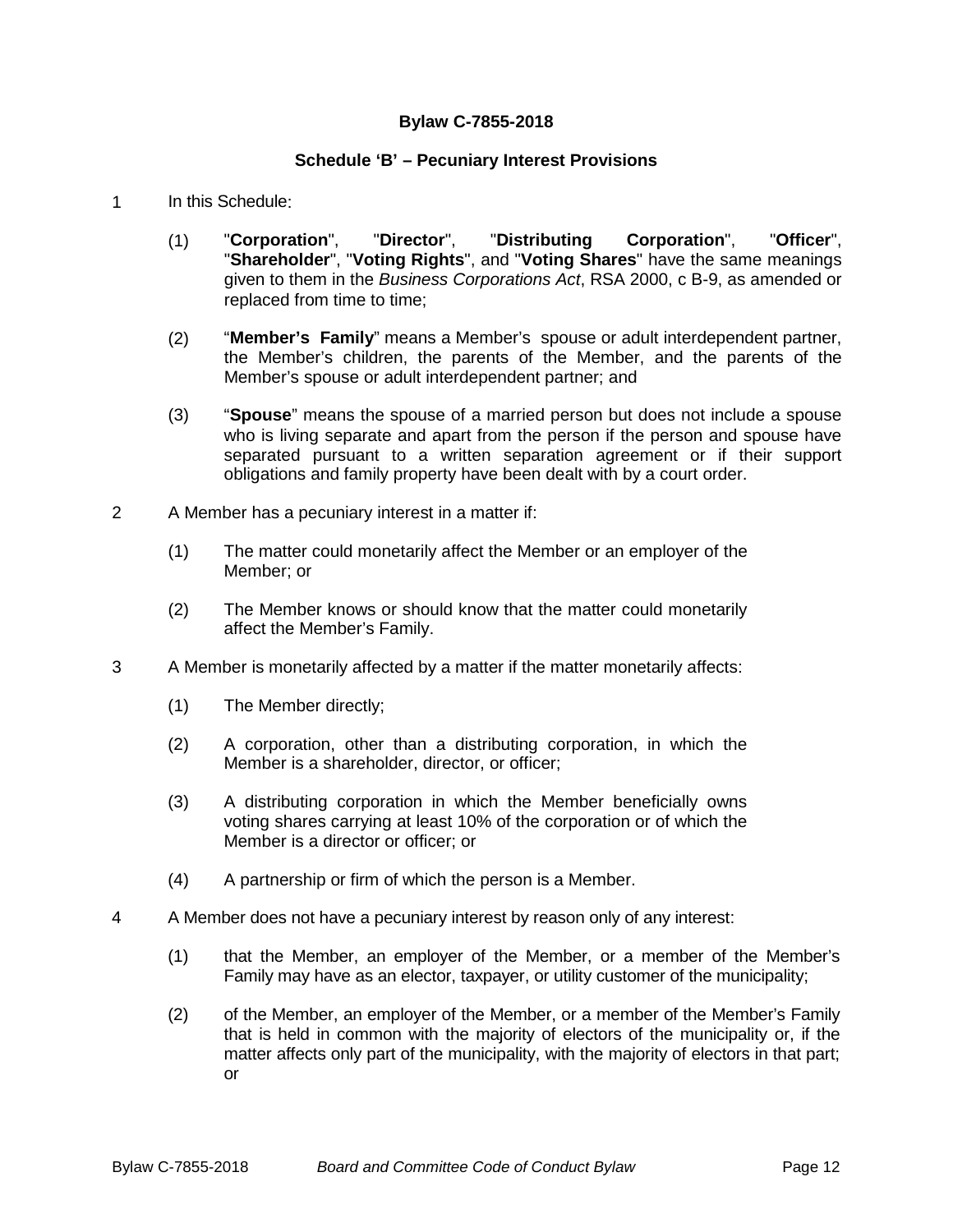- (3) that is so remote or insignificant that it cannot reasonably be regarded as likely to influence the Member.
- 5 When a Member has a pecuniary interest on a matter before a Board or Committee that Member must:
	- (1) Disclose the nature of the pecuniary interest to the Board or Committee;
	- (2) Abstain from participating in the hearing of the matter;
	- (3) Abstain from any discussion or voting on the matter; and
	- (4) Be absent from the room in which the matter is being heard, except to the extent that the Member is entitled to be heard before a Board or Committee as an appellant or a person affected by the matter before the Board or Committee.
- 6 Members must not discuss any matter under appeal with anyone outside of the formal hearing process.